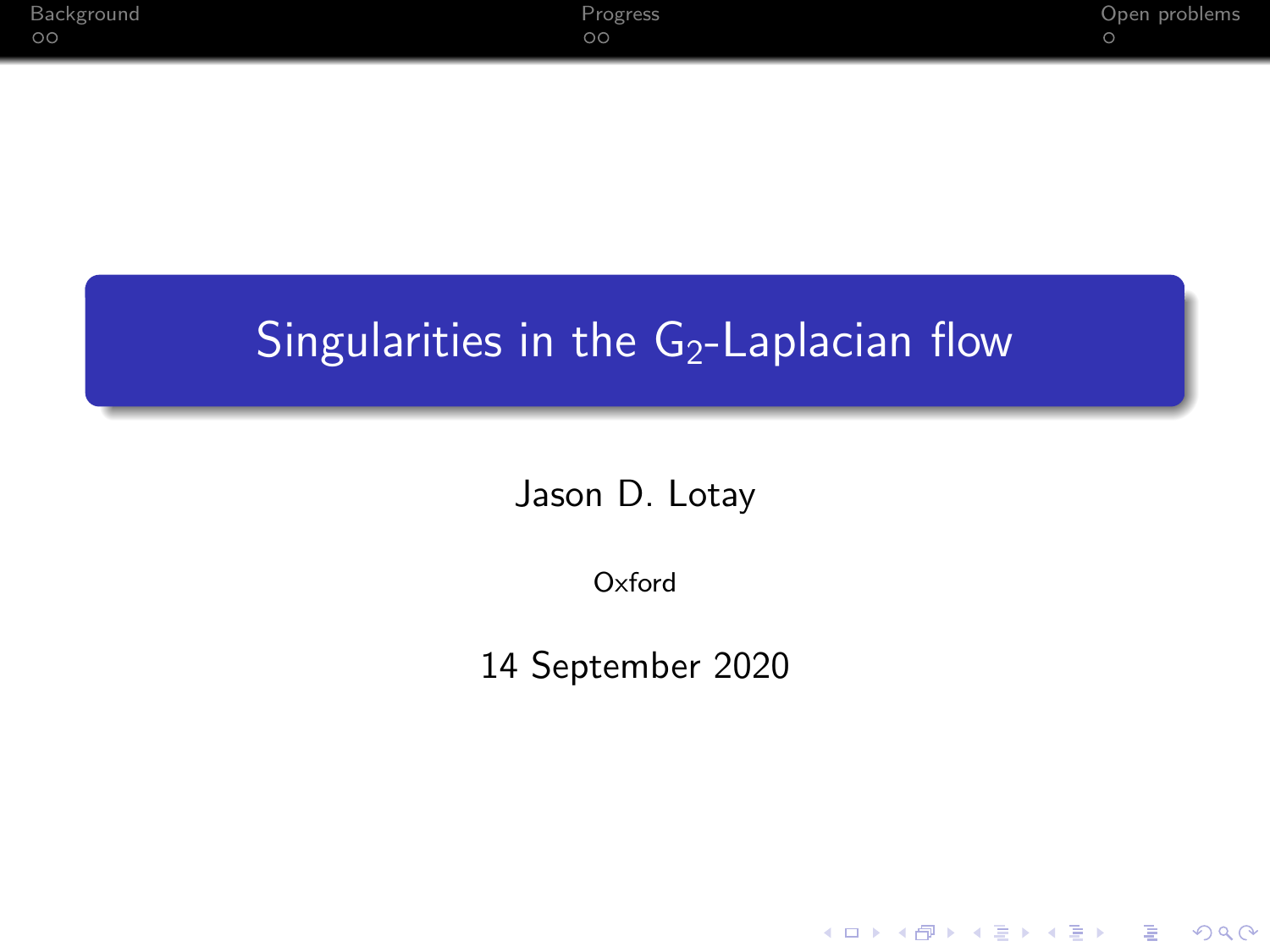ΩÓ

### <span id="page-1-0"></span>Finite-time singularities

G<sub>2</sub>-Laplacian flow on  $M^7$  = gradient flow of Hitchin volume functional on  $[\varphi]_+$ 

$$
\frac{\partial \varphi}{\partial t} = \Delta_{\varphi} \varphi = \mathrm{dd}^*_{\varphi} \varphi = \mathrm{d}\tau \quad \text{and} \quad \mathrm{d}\varphi = 0
$$

Question: Why do finite-time singularities occur on compact M? Ricci/mean curvature flow: shrinking spheres, shrinking cylinders Fact: No known finite-time singularities on compact M!

- $\bullet$  (L.–Wei)  $\varphi$  "close to torsion-free"  $\Rightarrow$  no singularities
- $\bullet$  (L.–Wei)  $|\Delta_{\varphi}\varphi|$  must blow up and lower bound for blow-up rate of

$$
\Lambda = \sup_{M} \sqrt{|\mathsf{Rm}|^2 + |\nabla \tau|^2} \quad \text{ as } t \to \mathcal{T} \leadsto
$$

**Type I:**  $\lim_{t \nearrow T}$  sup M  $(T-t)\Lambda < \infty$  Type II:  $\lim\limits_{t\nearrow T}$  sup [M](#page-0-0)  $(T-t)\Lambda=\infty$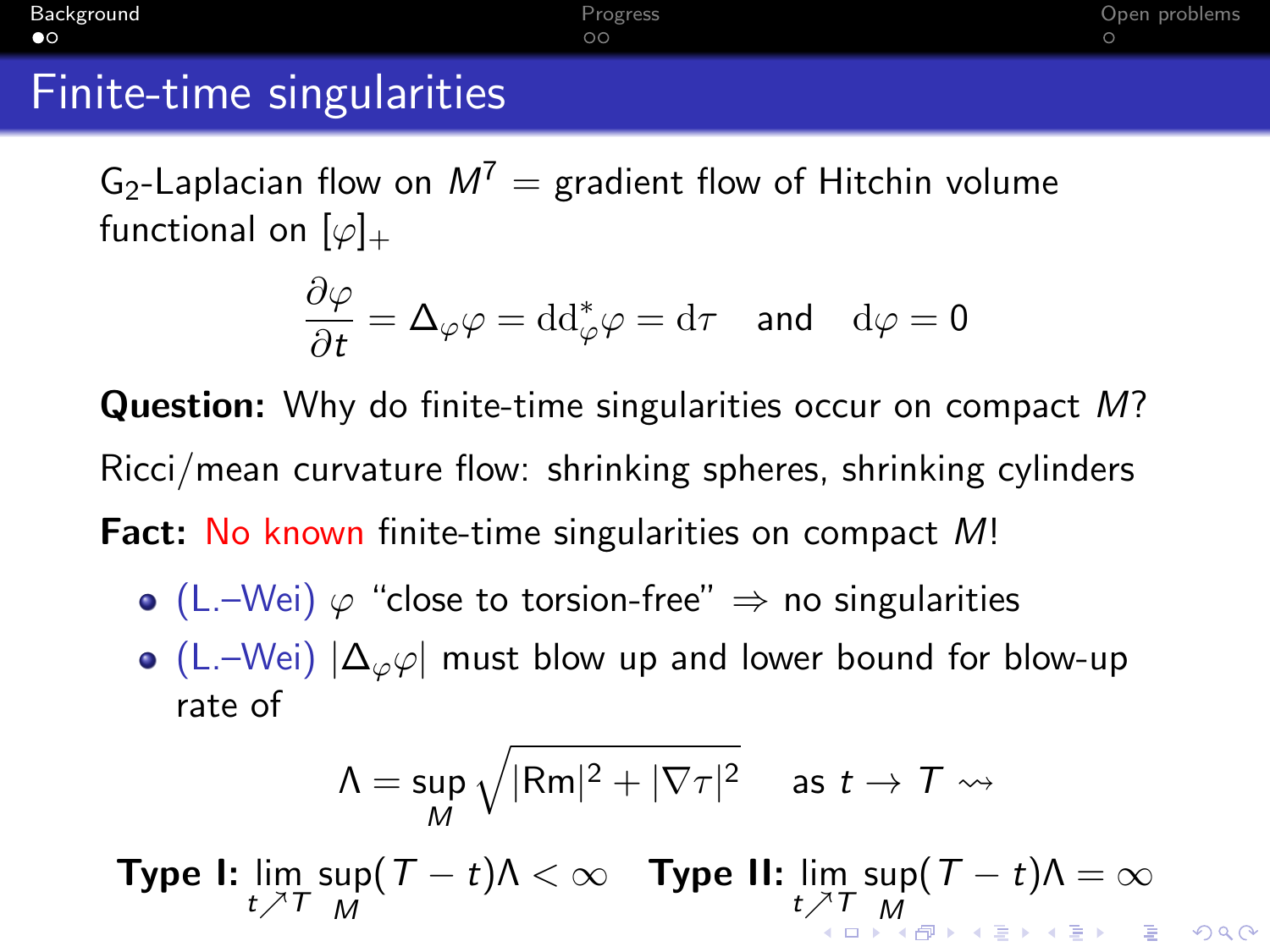ΩÓ

#### <span id="page-2-0"></span>**Solitons**

**Type I:** 
$$
\lim_{t \nearrow T} \sup_M (T - t) \Lambda < \infty
$$
 **Type II:**  $\lim_{t \nearrow T} \sup_M (T - t) \Lambda = \infty$ 

Expect finite-time Type I/II singularities modelled by shrinking/steady solitons (maybe gradient  $v = \nabla f$ ?)

$$
\Delta_{\varphi} \varphi = \lambda \varphi + \mathrm{d}(\nu \lrcorner \varphi) \quad \lambda \leq 0
$$

- Note:  $G_2$ -cones  $\tau = 0$  are shrinking (and stationary) solitons
- (Lin) Compact  $\lambda \leq 0 \Rightarrow$  torsion-free  $\tau = 0$
- (L.–Wei)  $v = 0$ ,  $\lambda \le 0 \Rightarrow$  torsion-free  $\tau = 0$
- (G. Chen)  $|\tau|^2$  (equivalently scalar curvature) "does not blow-up too quickly" as  $t \to T \Rightarrow$  singularity modelled by complete  $G_2$ -manifold with maximal volume growth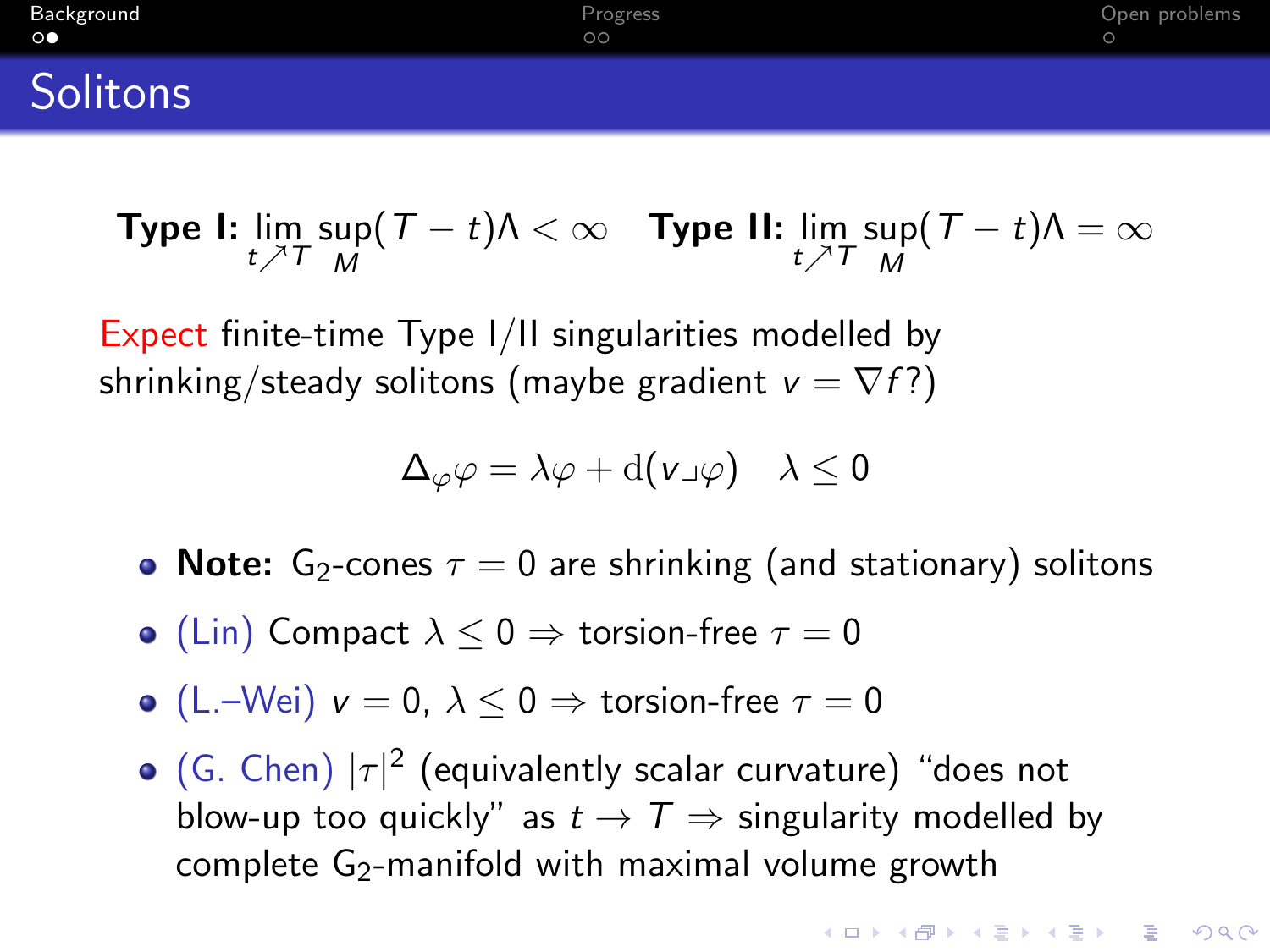### <span id="page-3-0"></span>Dimensional reduction: symmetries

- "0 dimensions": homogeneous case
	- (Lauret–Nicolini) complete shrinking solitons, not gradient
	- **•** many complete steady examples, not gradient
- 1 dimension: cohomogeneity one
	- (Haskins–Nordström)  $\Lambda^2(\mathcal{S}^4)$ ,  $\Lambda^2(\mathbb{CP}^2)$ 
		- complete gradient shrinking solitons
		- complete gradient steady solitons on  $\Lambda_-^2({\mathbb{CP}}^2)$
	- (Fowdar)  $\mathbb{S}(\mathcal{S}^3)$ ,  $\mathsf{SU}(2)^2\times\mathsf{U}(1)$ -invariant  $\leadsto$ 
		- 1-parameter family of cones with invariant closed  $G_2$ -structure
		- invariant smooth soliton  $\Rightarrow$  torsion-free
- **6 dimensions:**  $S^1$ -invariance (c.f. Apostolov–Salamon)
	- (Fowdar) complete gradient shrinking solitons from hyperkähler 4-manifolds
	- Example:  $\mathbb{R} \times N$  wh[er](#page-4-0)e N is  $T^2$  $T^2$ -bundle [ov](#page-2-0)er  $T^4$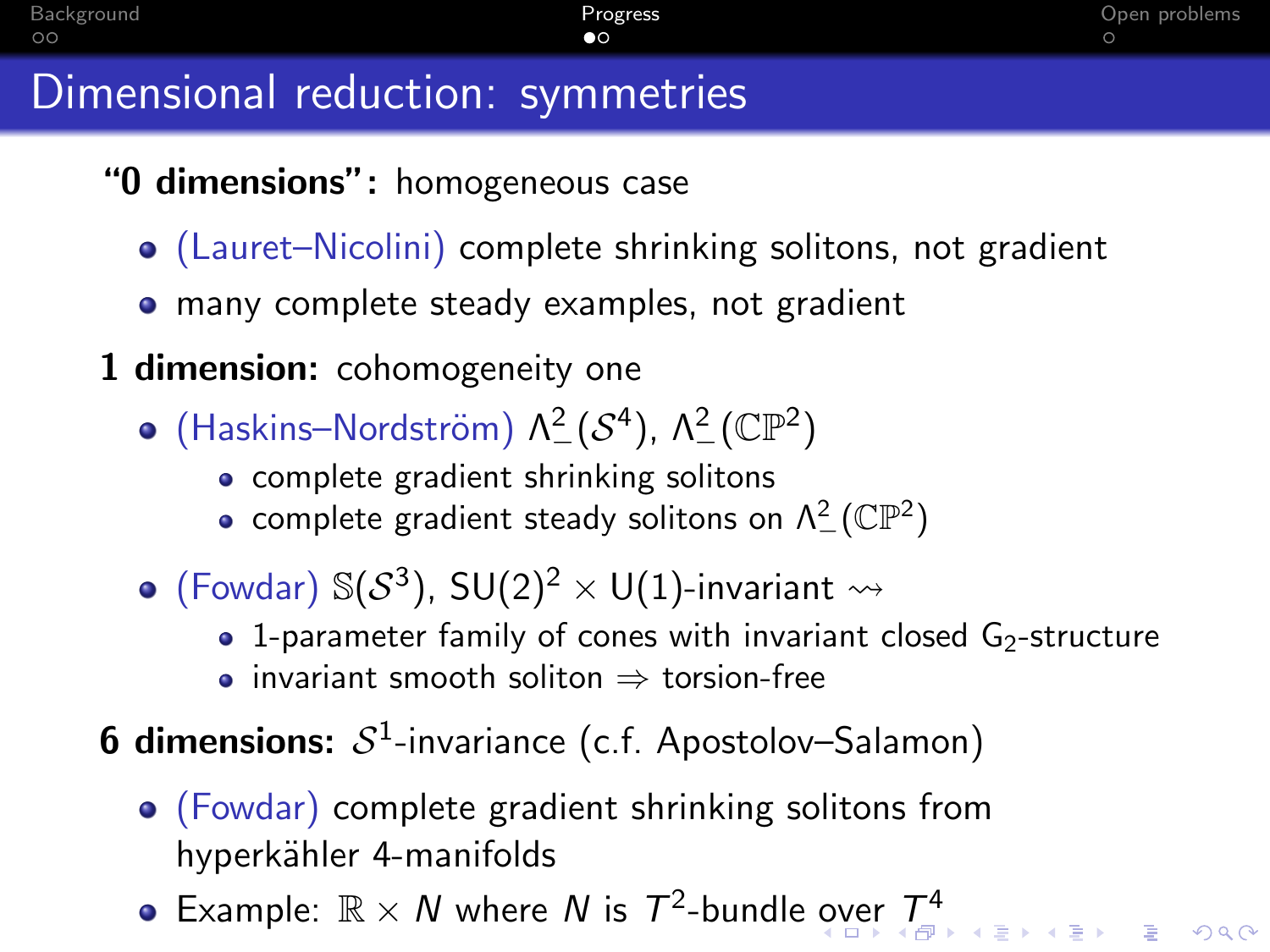## <span id="page-4-0"></span>Dimensional reduction: calibrated fibrations

3 dimensions: coassociative fibrations, spacelike mean curvature flow  $B^3\hookrightarrow H^2(F^4)$  (c.f. Donaldson)

- $\bullet$  (Lambert–L. in progress) general coassociative fibrations  $\rightsquigarrow$ study infinite-time singularity of Bryant/Fernandez example
- $\bullet$   $F = K3 \rightsquigarrow$  suggests finite-time conical singularities, which are then preserved by flow
- $\bullet$  (Lambert–L.–Moore in progress) G<sub>2</sub>-Laplacian flow with conical singularities
- 4 dimensions: associative fibrations, hypersymplectic flow  $X^4$ , quadratic closed G<sub>2</sub>-structures
	- $\bullet$  (Fine–Yao) scalar curvature bound (pointwise/integral)  $\Rightarrow$  no finite-time singularity for hypersymplectic flow
	- (Ball) many complete gradient steady solitons K ロ X K 레 X K 할 X K 할 X 및 할 X 이익(N